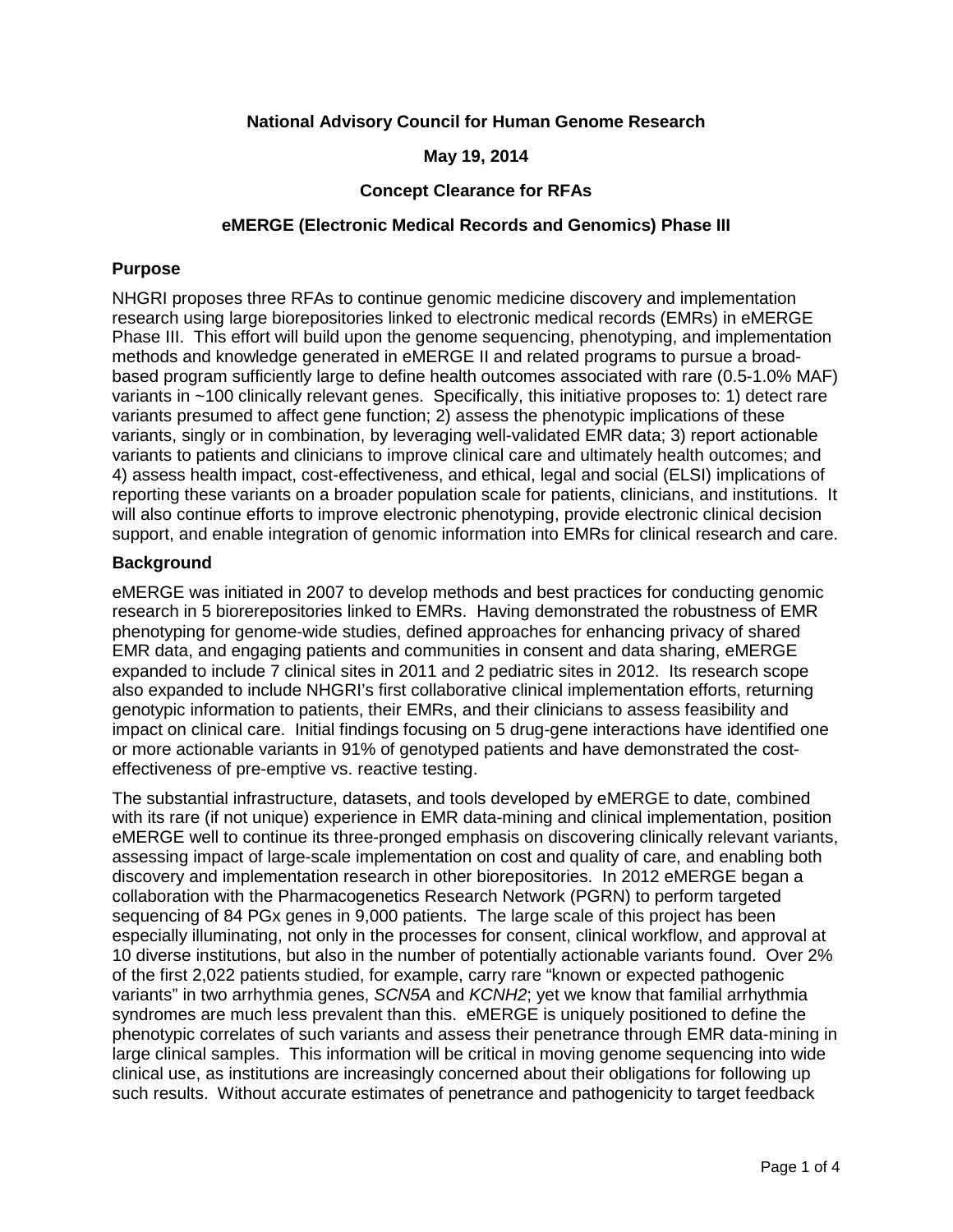only to patients truly at high risk, institutional responsibilities for curating, counseling, and following up these variants will not be sustainable.

Currently, eMERGE II has 328,895 participants with biorepository samples linked to EMRs; 105,524 of these samples have been genotyped (Table). eMERGE II has expanded its ephenotyping library to 41 validated phenotypes and has continued GWAS and phenome-wide association studies (PheWAS, which it helped to originate) for discovery research using common variants. Widely available tools developed by eMERGE include PheKB, a phenotype algorithm repository; the eMERGE Record Counter for feasibility assessment; Natural Language Processing (NLP) tools such as cTakes and MedEx; the eMERGE InfoButton pointing physicians to clinical decision support (CDS) resources; the PGx variant and phenotype data repository (SPHINX); and MyResults.org, an online educational resource on genetic testing for patients. In 2013 eMERGE was selected to survey ~16,000 patients' attitudes toward proposed modifications to the Common Rule on broad consent for genomics research, information that is urgently needed NIH-wide for policy development. Through April 2014, eMERGE has published 60 network and 192 site-specific projects and has been cited over 2,100 times.

While challenges remain in integrating genomics and CDS into EMRs, and in navigating diverse approaches to implementing genomic medicine across institutions, eMERGE as a whole may be sufficiently prominent to begin to engage major EMR vendors in providing effective tools for incorporating genomic data and facilitating their use in clinical care and research. Critical issues in genomics and EMRs that eMERGE is well-positioned to address, and to encourage vendors to implement, include facilitating confidential, standardized, and efficient genomic data sharing across providers; developing and assessing effectiveness of genomic CDS; harnessing genomic EMR data for quality improvement research around use of genomic tests; and enhancing the usefulness of genomic EMR data for patient education, self-management, and identification of at-risk family members. Such issues must be addressed if genomic medicine is to be widely implemented and successful in improving outcomes and reducing healthcare costs.

### **Proposed Scope and Objectives**

This initiative will support 8-12 study sites, a coordinating center, and 1-2 genome sequencing and genotyping facilities. eMERGE Phase III will conduct research in both genomic discovery and clinical implementation; share expertise and experience within and outside eMERGE; and disseminate association findings, tools and best practices to the scientific community.

In eMERGE Phase III, 2,000-3,000 DNA samples per site (total n~25,000) will be sequenced at the CLIA-certified eMERGE central sequencing and genotyping facility(-ies). Within the first year, the eMERGE Steering Committee will agree upon genes to be sequenced and types of sequencing to be done (targeted genes, exome or genome). Sequence variants with presumed detrimental impact on gene function will be analyzed separately and collectively (by gene, pathway, or other logical method of clustering) for associations with clinical and psychosocial outcomes, health behaviors following testing, and attitudes toward testing. Exploratory functional studies capitalizing on the unique phenotyping strengths of eMERGE, including the potential for re-contact and re-examination, may be supported as funds permit, especially those leveraging consortia such as NHGRI's ENCODE and GTEx.

The phenotyping library will be expanded from 41 phenotypes in Phase II to up to 80 in Phase III, focusing on phenotypes likely to be related to the genes to be sequenced. Continued enhancements to phenotyping tools, including "modular" phenotypes combinable into multiple complex phenotypes, are expected to increase phenotyping efficiency and transportability.

eMERGE III will develop and implement institution- or system-wide methods for re-annotation of variants as knowledge accrues, as well as methods for re-contact of clinicians and patients with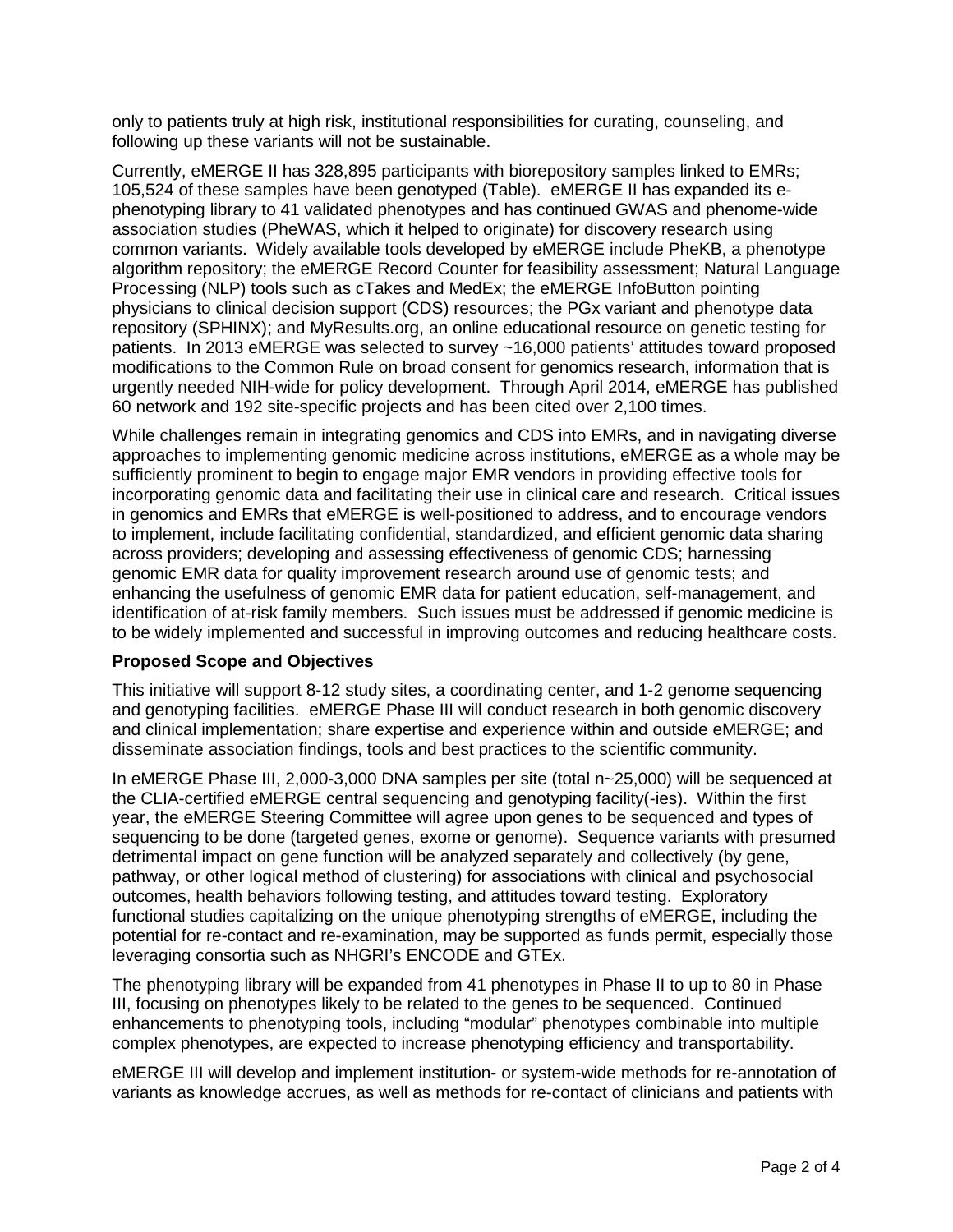updated information on actionability. These challenging situations will permit investigation of the impact of re-annotation on attitudes of clinicians and patients toward genetic testing and their behaviors in response. Integration of genomic findings into EMRs will facilitate system-wide tracking of and feedback on clinician errors such as incorrect or redundant ordering or inadequate follow-up, as well as other quality improvement efforts, thus bringing learning healthcare systems to genomics and vice versa. Patient portals and related tools will facilitate patient education and self-management and explore challenges involved in identifying at-risk family members. eMERGE III will continue to engage stakeholders such as IRBs, health systems' clinical leaders, administrators, and EMR vendors on improving integration of genomic data for clinical care and genomic research. eMERGE III sites will also be expected to explore system-wide legal and economic implications of genomic medicine implementation, such as genomic sequencing-based treatment decisions and institutional impact of returning results.

Criteria for selecting eMERGE III sites, whether new or existing, will include population diversity, particularly for ancestral groups under-represented in genomic studies to date; documented availability at the time of award of high-quality GWAS data in at least 3,000 patients with accessible EMRs and at least 2,000 DNA samples for CLIA sequencing and return of results; consent for sharing individual-level data through dbGaP and for returning results; completeness and usability of EMR data; and ability to implement existing eMERGE phenotypes and protocols reliably. Applicants will be expected to include expertise in sequencing, EMR phenotyping and integration, informed consent and genetic counseling, assessment of clinical and psychosocial outcomes, health administration, legal implications, and health economics. Applicants new to eMERGE with unusual strengths in population diversity or in these key areas of expertise will be encouraged to apply; those with smaller biorepositories will be encouraged to consider partnering with other sites. Existing sites will also be assessed on ongoing productivity and collaborative performance in eMERGE II.

# **Relationship to Ongoing Activities**

eMERGE III's large size and focus on EMR phenotyping positions it well to assess clinical manifestations of sequence variants in the large numbers of patients needed for reliable estimates of association, and to provide that evidence to ClinGen to support consensus decisions on actionability. In contrast to the very deep phenotyping and/or genome sequencing possible in smaller, more patient-focused programs such as UDN, NSIGHT, and CSER, eMERGE will combine less extensive sequencing with a breadth of EMR phenotypes and institution- or system-wide implementation of return of results and CDS. eMERGE III implementation models and EMR integration methods will provide further best practice approaches testable for real-world dissemination in routine clinical settings within programs like the Implementing Genomics in Practice (IGNITE) consortium. All six projects will participate in NHGRI-wide working groups related to reporting results, EMR integration, and CDS, and in a program-wide review of NHGRI genomic medicine programs being planned for mid-2015 by NHGRI's Genomic Medicine Working Group.

# **Mechanism of Support**

The NIH U01 (Cooperative Agreement) mechanism will continue to be used. Three RFAs will be issued for 8-12 study sites, 1 coordinating center, and 1-2 central genome sequencing and genotyping facilities.

# **Funds Anticipated:**

NHGRI will commit roughly \$60M over four years based on current consortium costs and targeted sequencing charges: \$44M for the study sites and coordinating center, and \$16M for the genome sequencing and genotyping facilities.